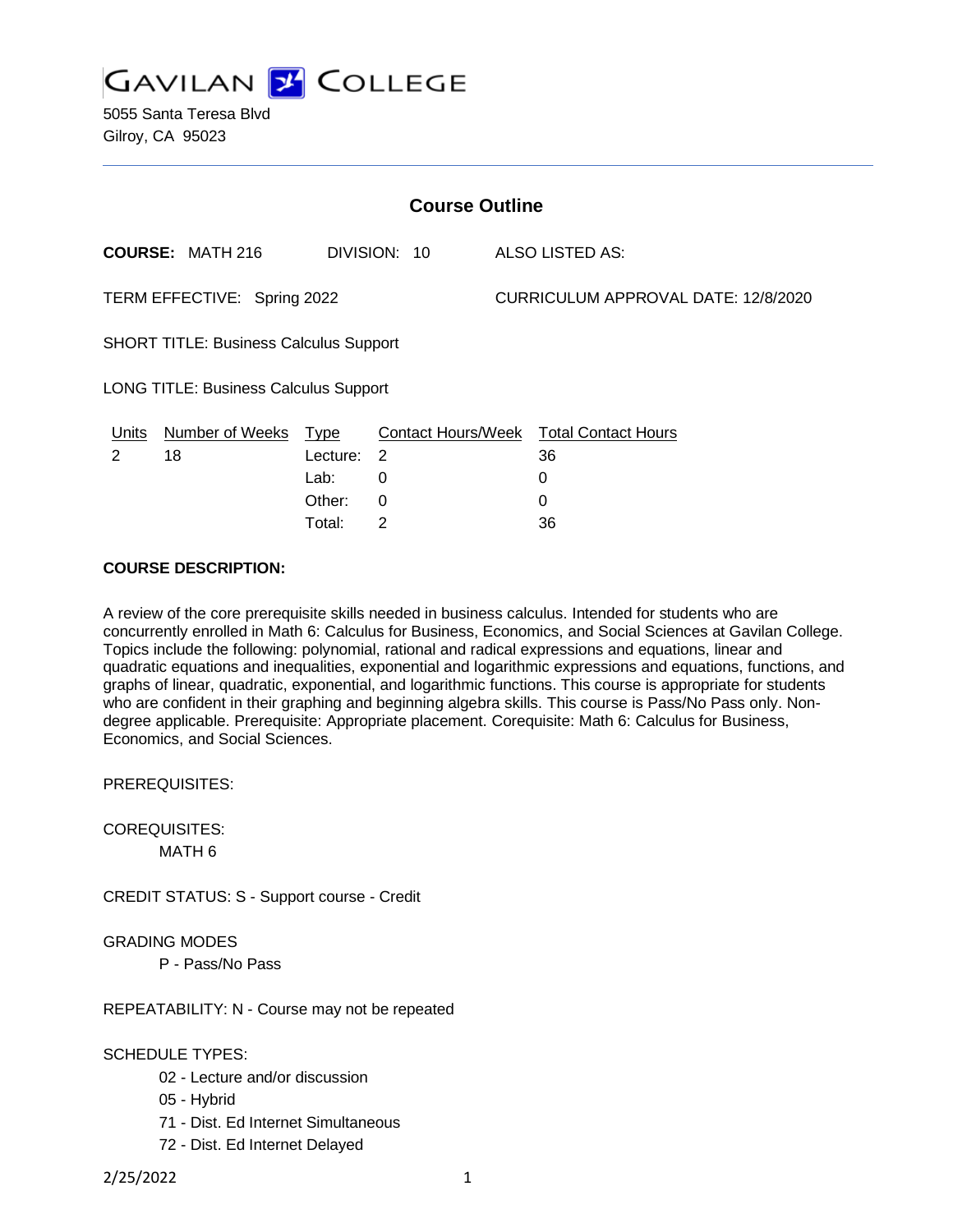# **STUDENT LEARNING OUTCOMES:**

1. Simplify expressions. Measure of assessment: Homework, Quiz, Exam Year assessed, or planned year of assessment: 2019 Semester: Spring

2. Solve equations and inequalities. Measure of assessment: Homework, Quiz, Exam Year assessed, or planned year of assessment: 2019

3. Graph equations and functions.

Measure of assessment: Homework, Quiz, Exam

Year assessed, or planned year of assessment: 2019

# **CONTENT, STUDENT PERFORMANCE OBJECTIVES, OUT-OF-CLASS ASSIGNMENTS**

Curriculum Approval Date: 12/8/2020

DE MODIFICATION ONLY

A just-in-time approach to:

HOURS: 3

Content: Simplifying polynomial, rational, and radical expressions

Student Performance Objectives: Students will be able to add, subtract, multiply, and divide polynomial, rational, and radical expressions.

Out-of-Class Assignments: Students will complete homework assignments which require them to explain, apply and explore concepts taught in class.

HOURS: 4

Content: Simplifying exponential and logarithmic expressions

Student Performance Objectives: Students will apply the rules of exponents to simplify exponential expressions. They will apply properties of logarithms to simplify logarithmic expressions.

Out-of-Class Assignments: Students will complete homework assignments which require them to explain, apply and explore concepts taught in class.

HOURS: 6

Content: Solving linear, quadratic, and rational equations and inequalities

Student Performance Objectives: Students will be able to solve each of the following and express the solution in the appropriate form: linear equations and inequalities, quadratic equations (by factoring, by completing the square, using the quadratic formula) and inequalities, and rational equations and inequalities.

Out-of-Class Assignments: Students will complete homework assignments which require them to explain, apply and explore concepts taught in class.

HOURS 6

Content: Solving radical, exponential, and logarithmic equations

Student Performance Objectives: Students will solve equations involving radicals. Students will be able to apply properties of exponents and logarithms to solve exponential and logarithmic equations.

Out-of-Class Assignments: Students will complete homework assignments which require them to explain, apply and explore concepts taught in class.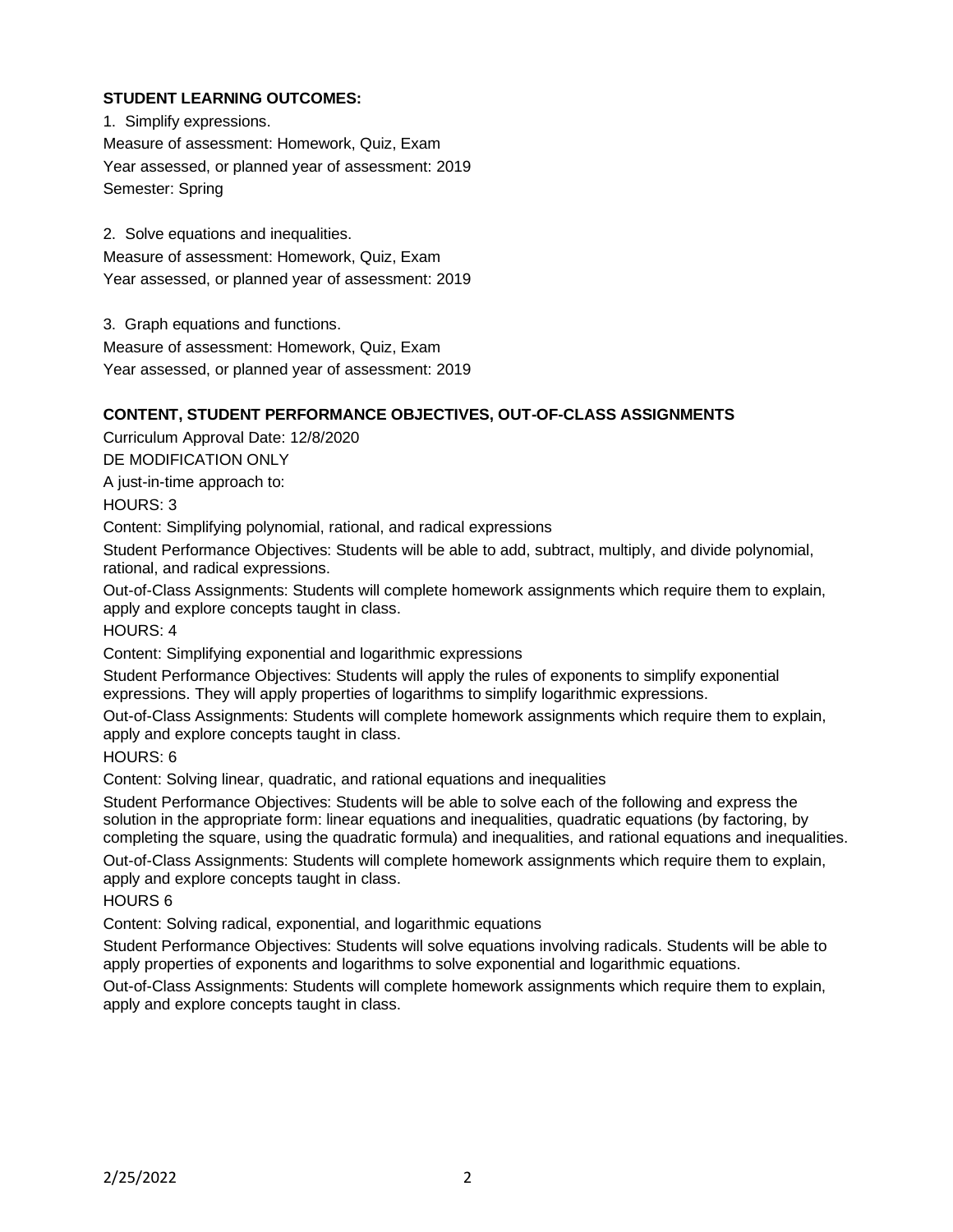## HOURS: 6

Content: Functions, operations with functions, and graphs of functions

Student Performance Objectives: Students will simplify functions given a sum, difference, product, quotient, and composition of two functions. Students will analyze a graph in order to determine whether the graph represents a function or is a 1-to-1 function, evaluate the function, determine the domain and range of a function, determine the max or min of a quadratic function. Students will find the domain and range of the following: rational functions, polynomial functions, and functions involving radicals.

Out-of-Class Assignments: Students will complete homework assignments which require them to explain, apply and explore concepts taught in class.

#### HOURS: 9

Content: Graphing linear, quadratic, exponential, and logarithmic functions

Student Performance Objectives: Students will find intercepts and slope and use this to graph linear functions. They will determine the intercepts, vertex, and axis of symmetry to graph quadratic functions. They will determine the max/min of a quadratic function. Students will use algebraic methods to find the equations of linear functions given two points or a point and a slope. Students will graph exponential and logarithmic functions, exploiting the fact that they are inverses of each other, and determine the domain and range.

Out-of-Class Assignments: Students will complete homework assignments which require them to explain, apply and explore concepts taught in class.

HOURS: 2

Final Exam

## **METHODS OF INSTRUCTION:**

Lecture, Group work, Discussion

## **OUT OF CLASS ASSIGNMENTS:**

Required Outside Hours: 72

Assignment Description:

- 1. Analyze and study pertinent text material, solved examples and lecture notes.
- 2. Apply principles and skills covered in class by solving regularly-assigned homework problems.
- 3. Regularly synthesize course materials in preparation for exams.
- 4. Projects to apply concepts learned in class.

## **METHODS OF EVALUATION:**

Other methods of evaluation

Percent of total grade: 100.00 %

Demonstrated performance in the Math 6 corequisite course. A Pass will be assigned for a grade of 'C' or above in the Math 6 corequisite course. A grade of NP will be assigned for a grade below 'C' in the Math 6 corequisite course.

## **REPRESENTATIVE TEXTBOOKS:**

Required Representative Textbooks

Barnett. Calculus for Business, Economics, Life Sciences and Social Sciences (12th Edition). Pearson,2010. ISBN: ISBN-13: 978-0321613998 ISBN-10: 0321613996

Reading Level of Text, Grade: 12 Verified by: Jennifer Nari